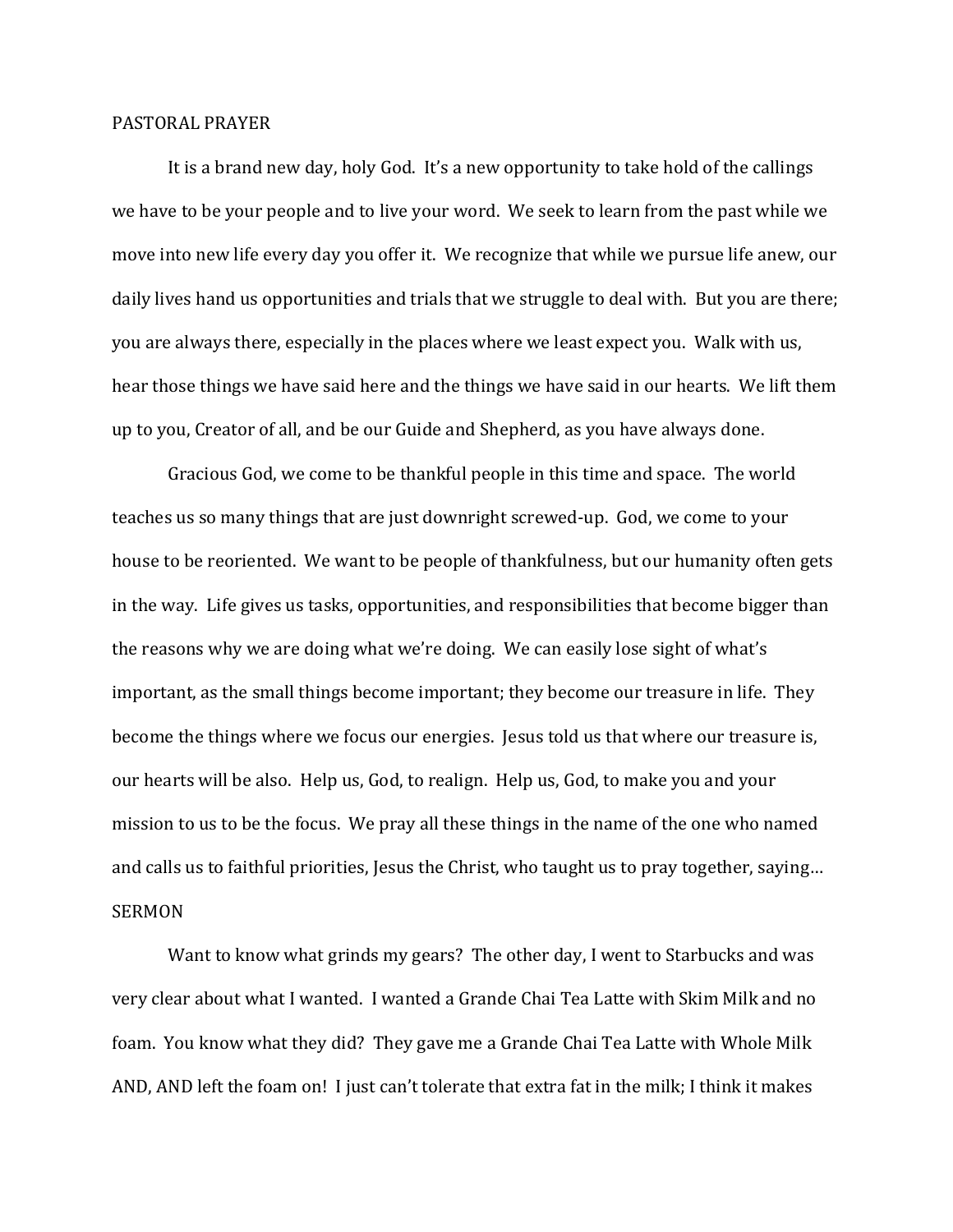the milk taste like cheese. Other people have to actually listen to what I say and follow through. You know, when you don't start out your day with a good beverage made EXACTLY the way you want it, then the whole day is ruined. So I threw a fit; I said, "Why can't you get anything right around here?" Thank goodness I finally got my beverage right.

 Well, that really didn't happen to me, but I've heard things like this from some Starbucks goers. When something isn't exactly right with some people, they get angry. The world becomes a perfect cup of coffee. When you walk away from it, it seems petty, as it is. Sometimes you think back and wonder, "Why did I make such a big deal out of that?" It's happened to us all. We get wrapped up in what is in front of us. In the moment, the largest thing in the world is a very small thing. To everyone else, it seems miniscule. Once we gain perspective, then we will also see the same thing. Our world teaches us to focus on things that aren't of consequence, and we easily do. Then, when we take a good look at things, we realize how absolutely off-kilter we are; we can feel it. With that task completed the way we want, we don't find joy. We find emptiness; it was bankrupt. Has that happened to you? I know it has happened to me; ask my wife. On second thought, please don't.

Last week, we talked about what thankfulness is. It's not for this month; it's for the year. It's for all our lives. It's about knowing what we have, wanting what we have, and recognizing how our finite lives contribute to a faithful outlook. This week, we begin to see some of the obstacles that prevent true thankfulness. We have no ability to be thankful when life's priorities are all out of whack. Life has become a checklist, and each one of those checks takes up time, stress, and then, at the end of the day, we're not fully human anymore. Let's take a look at how unnecessarily complex life gets when we lose perspective and find some solace in Jesus Christ, who reorients us masterfully to reclaim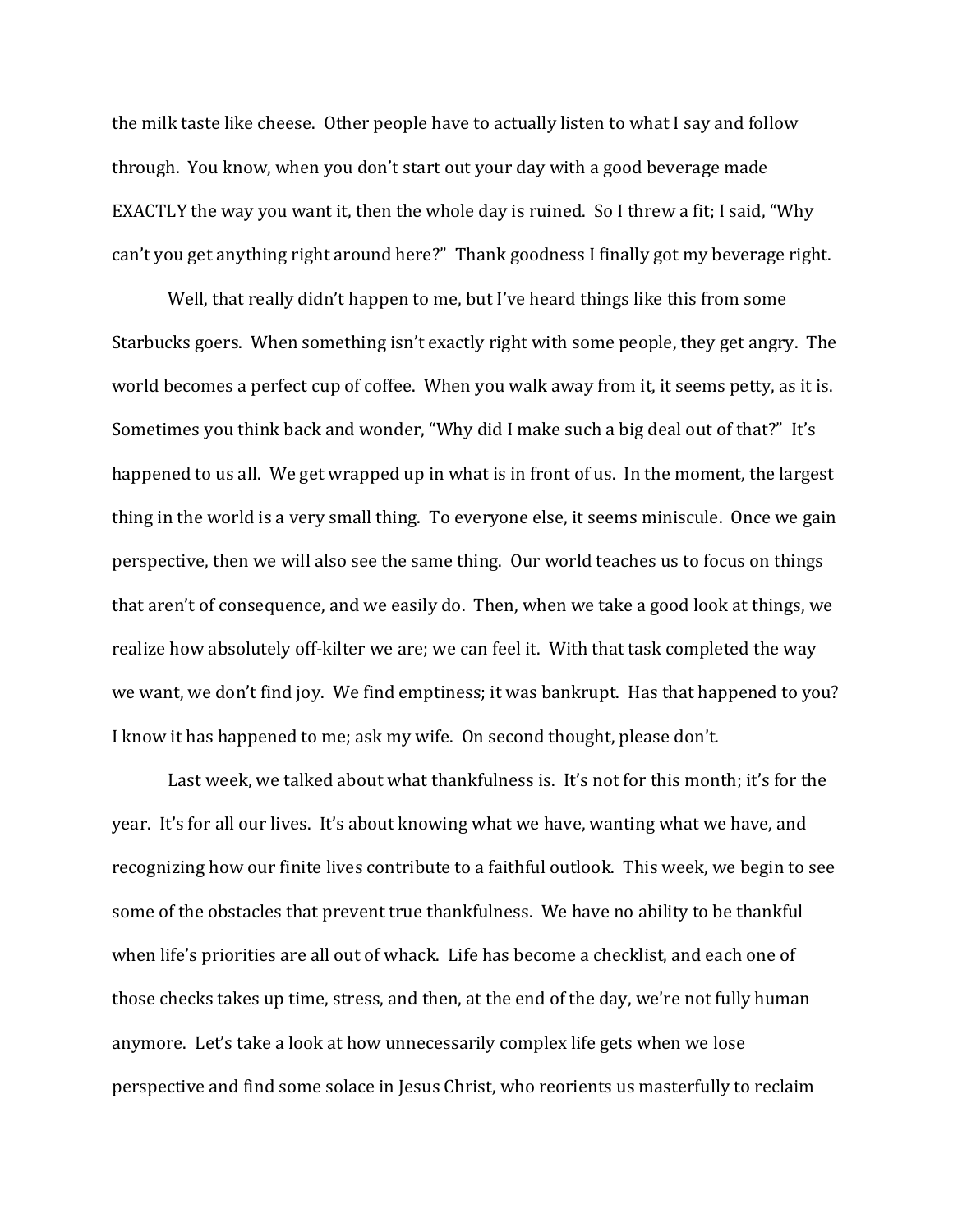true priorities in these two scripture passages. Finally, we'll start to see the implications of his message in how we live our lives seeking true thankfulness.

You might think this job is one where I always maintain true focus. After all, I'm a pastor; I'm supposed to be closer to God, right? Nope; that's just flat wrong. There is no profession or task where we can't lose focus of what really matters. I can easily, as a pastor, lose sight of why I'm doing what I'm doing. There are the tasks that don't, shall we say, appeal to my gifts and passions. This last week I've found myself getting caught up in making sure that every detail of Church Conference is as it needs to be. And as my dear wife knows, details are not my forte. Sometimes they make me cranky, and when I'm cranky, I've lost perspective. Why is that? I think it's because we concentrate not on the why of what we do but the what. The what consumes our mental space and the what and the why become the same. Perspective is lost when we cannot see the bigger picture. Church Conference is not and should not be the focus of my work. Church Conference is a means though which we recognize the work and life of this congregation and ultimately further serve and glorify our Creator, Redeemer, and Sustainer. We lose perspective when the what and why are the same. Thankfully, Jesus provides wisdom for perspective.

Let me just put it bluntly: Jesus Christ was one cool dude. He lived in a much simpler time but his words seem to get at the heart of many issues in our fast-paced and complicated society. We so easily lose focus, we lose what it means to be us with such regularity, and he strikes on it in unforgettable ways. He passes along this wisdom in two succinct statements: "What will it profit them to gain the whole world and forfeit their life?" and "Where your treasure is, your heart will be there also." Let's unpack these two ideas and see how we find ourselves in these pitfalls.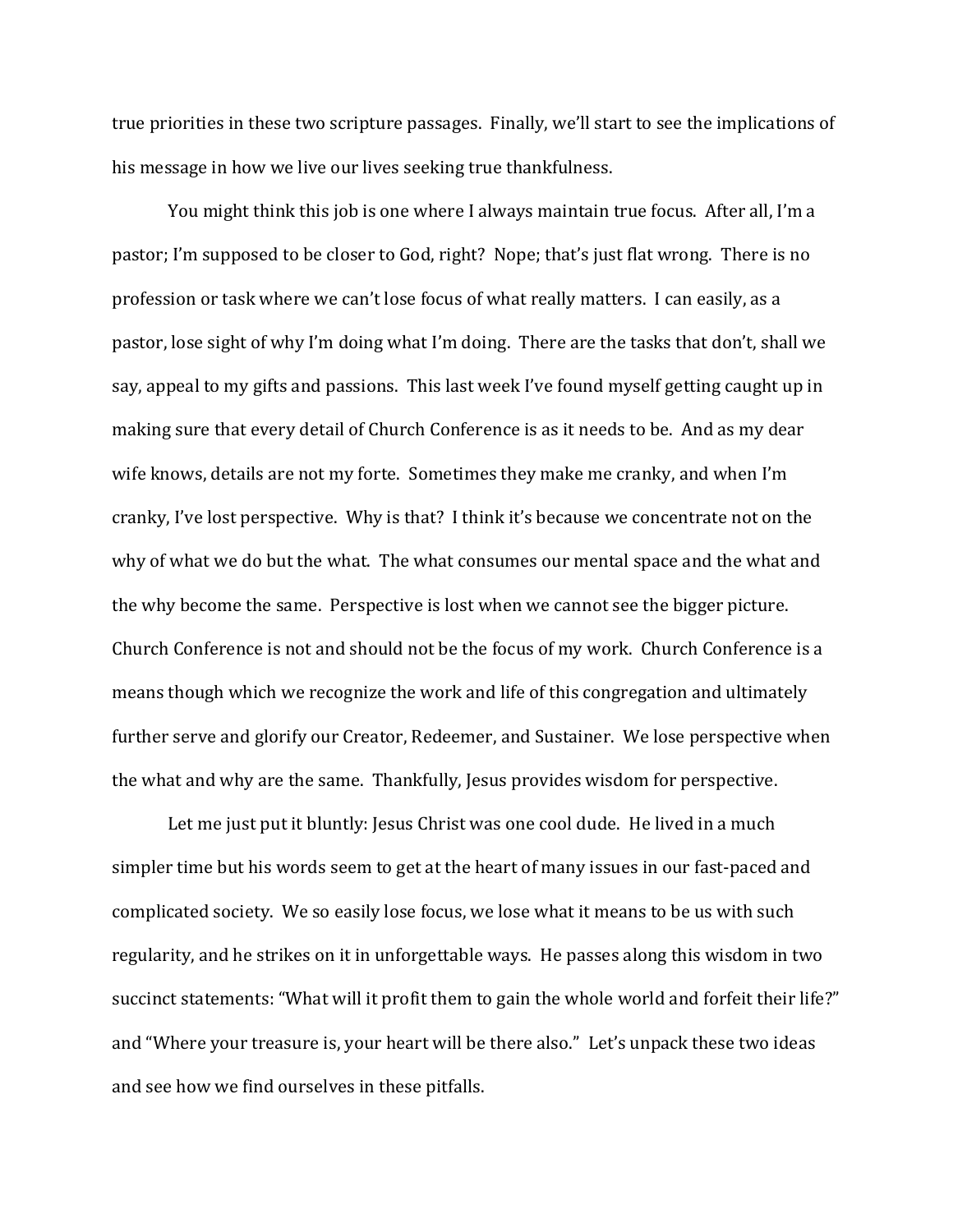What are our priorities? This day in age, they are often really messed up. I heard a quote by the Dalai Lama, who hit the nail right on the head about where society is going. Someone asked him what surprised him most about humanity. "Man," he said, "Because he sacrifices his health in order to make money. Then he sacrifices his money to recuperate his health. And then he is so anxious about the future that he does not enjoy the present; the result being that he does not live in the present or the future; he lives as if he is never going to die, and then dies having never really lived." The Dalai Lama speaks with the same wisdom of Christ. "What will it profit them to gain the whole world and forfeit their life?" Culture draws us on a bandwagon that is all about status, about prestige, about amounting our self worth by measurables and tangibles. At the end of our days, when we look back at life as a whole, no one's gonna say, "Man, I wish I had worked more days in my life," or "I wish I had gotten that car that I really wanted." No, we won't be focused on those things that take us away from ourselves. We'll see that fit at Starbucks was all for naught. We will be focused on those things that made life worthwhile. Life's satisfaction, when we have everything in perspective, is about relationships, how we shared life with others, how we filled and nourished others, how many laughs we shared instead of how many stocks and bonds were in our names or checklists accomplished. "What will it profit them to gain the whole world and forfeit their life?" asks Jesus. It's about putting first thing's first. Love the Lord your God with all your heart, soul, mind, strength. Love your neighbor as yourself. There's three things there, and when we abide by them, we aren't chasing after the world.

I think Jesus' second quote is also quite startling and provocative. "Where your treasure is, your heart will be there also." In bible study the other day, we were talking about daily life. Every day, we have things that we should or need to accomplish. But what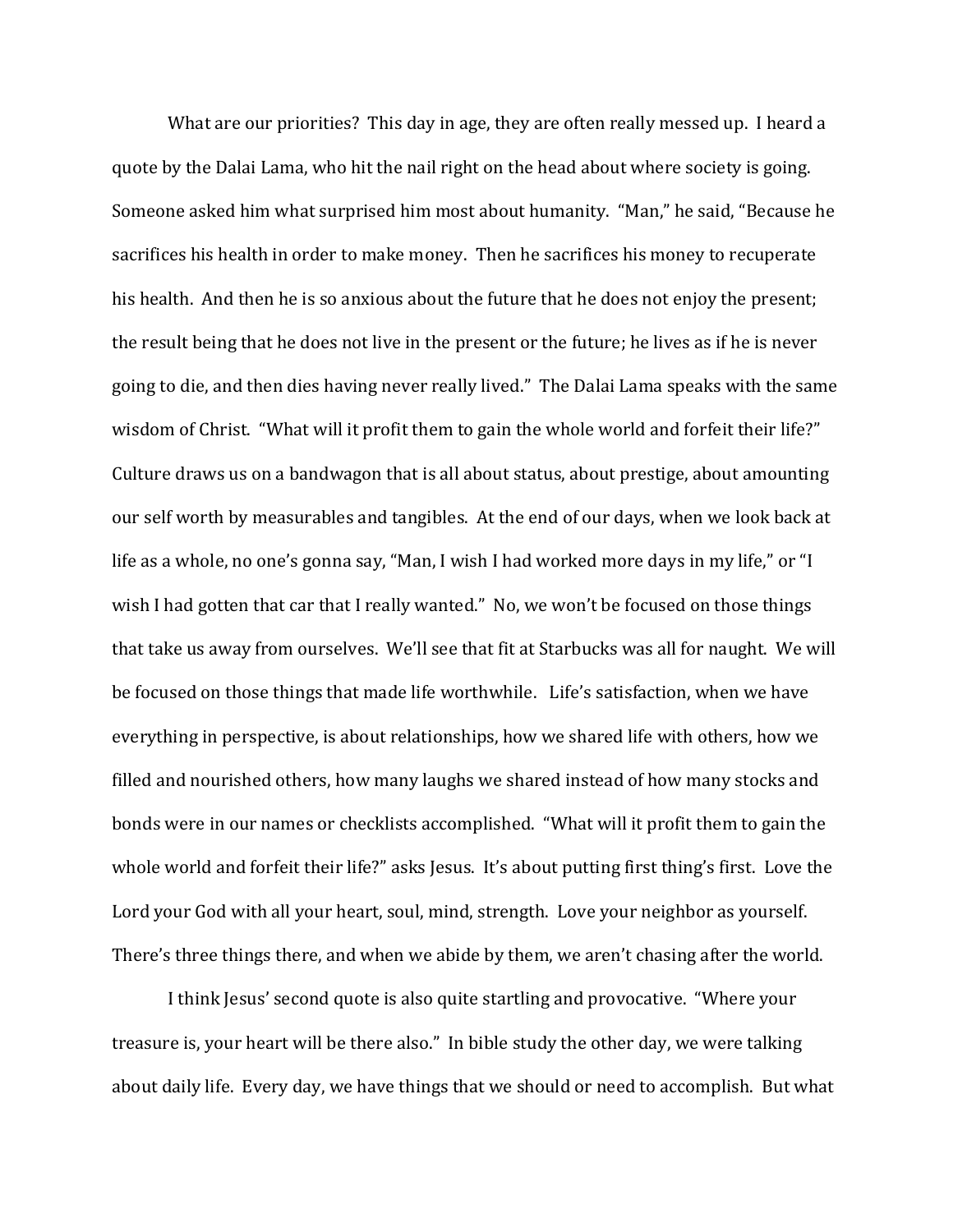does "should" and "need to" become? They easily become the point of the day. The total of a day gets amounted to a checklist more often than we'd like to admit. When we do not fulfill the checklist, we are led to believe that it is all one big disappointment. Our day is ruined because we weren't productive enough. When we extend this logic, we see that life is equivocated to productivity. To be productive is to be successful at life; to be nonproductive is to fail. That indeed is a subtle evil. But really, what does it mean to be productive? Productivity, at its best, is a means to an end, but this culture has engrained in us that it is an end in itself. We are productive to accomplish a goal, but productivity easily becomes the goal. Productivity becomes the treasure in our lives. You know that's the case when you finish a task, such as clean the house, and realize you're not really satisfied at all. What once seemed like it would make you happy you find wasn't really worthwhile at all. Where is our treasure? "Where your treasure is, your heart will be there also." What are we chasing? Our treasure is shown in our actions, not words. We get caught up in the little things that demand our attention, then finally realize really what our treasure is. Our treasure needs to be what lasts, but our energies go into what doesn't. We'll see if it's worthwhile if the "what" is not the "why," but the "what" leads to "why."

We hear Christ's lessons about perspective, but aren't innocent when we enter this building. The church is where we seek to be more God-centered people, but the church is clearly not exempt from a good re-evaluation of where our energies are going and what our priorities truly are. Sometimes we can get so focused on the little things, the daily "what's" that we forget the bigger "why's:" why we are here and who we are called to glorify through all of our actions and activities in these walls and beyond. Sometimes our little preferences can take away from the true perspective of this place. The word "Gospel" is